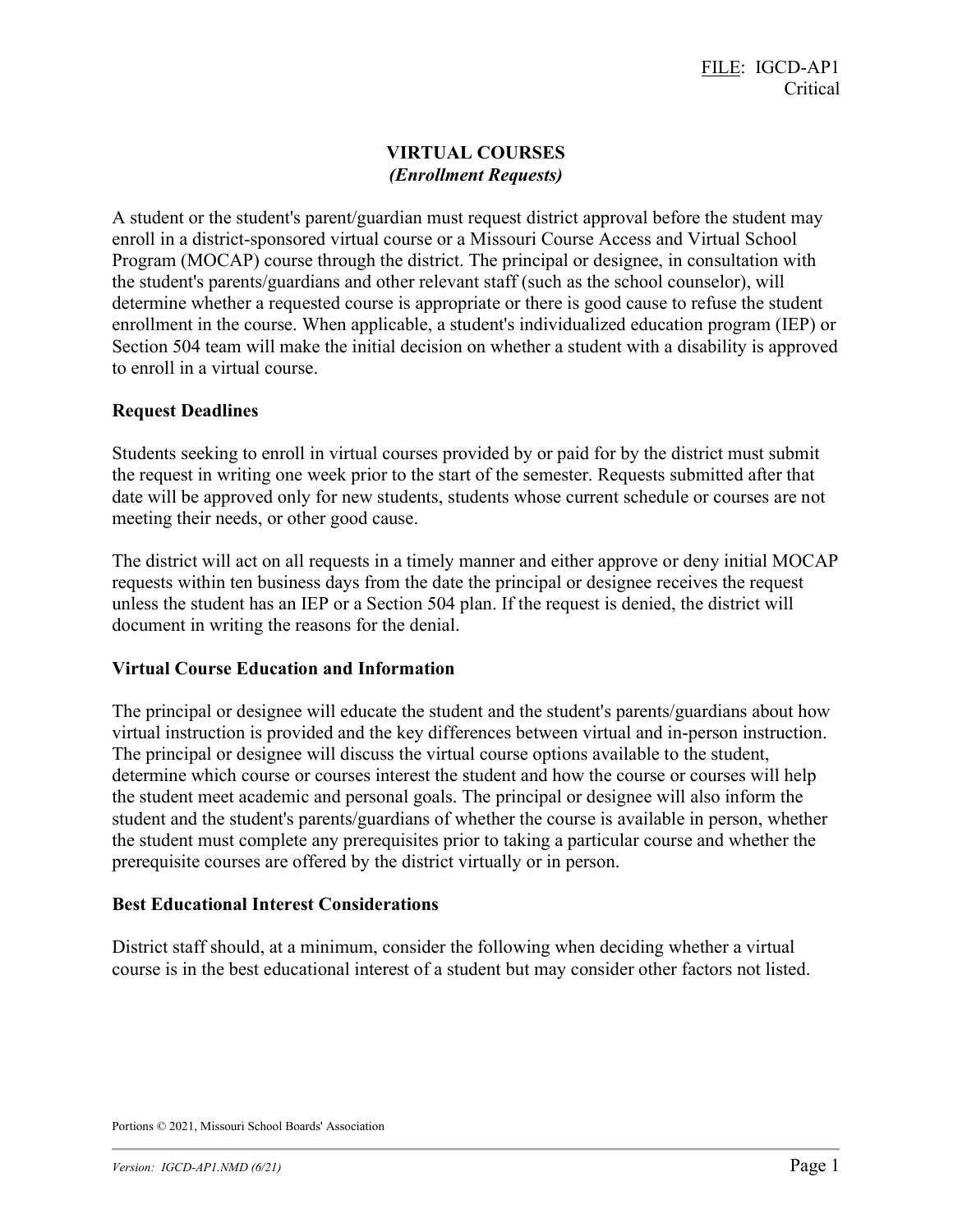## District Course Availability (Not Relevant for MOCAP)

- 1. If the course is offered onsite by the district, are there extenuating circumstances that make it difficult or impossible for the student to take the onsite course offered by the district?
- 2. If the course is offered onsite by the district and the student is able to take that course, what are the reasons the student wants to take the virtual course?

## Virtual Course Characteristics

- 1. Does the course meet or exceed district curriculum standards and graduation requirements?
- 2. Does the course align with the student's career goals and the student's individual career and academic plan (ICAP)?
- 3. If the course is for remediation, will it personalize instruction to the student's specific needs?
- 4. Is the district aware of any complaints or concerns regarding the quality of the course, and have those complaints or concerns been resolved?
- 5. Has the district had difficulty working with the course instructor or provider to ensure that a student with disabilities receives the required accommodations or modifications?

## Student Skills Necessary for Success in Virtual Courses

- 1. Has the student demonstrated time-management skills that indicate that the student is capable of submitting assignments and completing course requirements without reminders?
- 2. Has the student demonstrated persistence in overcoming obstacles and a willingness to seek assistance when needed?
- 3. Has the student demonstrated verbal or written communication skills that would allow the student to succeed in an environment where the instructor may not have sufficient nonverbal cues to indicate the student's level of understanding?
- 4. Does the student have the necessary computer or technical skills to succeed in a virtual course?

Portions © 2021, Missouri School Boards' Association